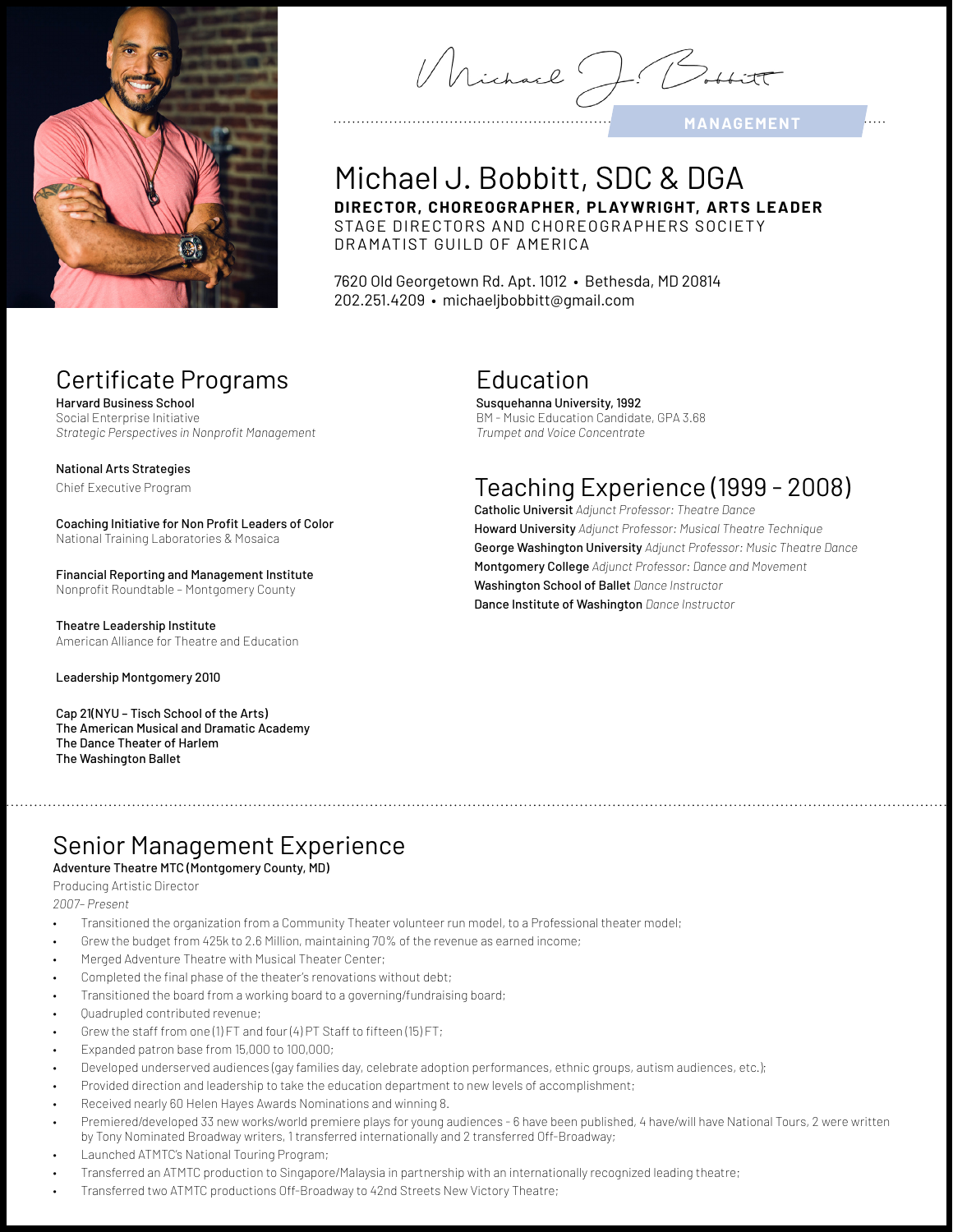- Worked with Tony and Grammy winning/Nominated artists for ATMTC Productions (rare in children's theatre);
- Received national recognition for its programming with features in American Theatre Magazine, Wall Street Journal, Buzzfeed, New York Times, Hollywood Reporter, Rolling Stone, NPR, Associated Press, Essence Magazine, The Grio, Washington Post, and Playbill.com;
- Received National Awards including The Ann Flagg Multicultural Award from the American Alliance for Theatre and Education for the innovative diversity work Michael has done with ATMTC and the Harold Oaks Award from Theatre for Young Audiences (The Nation's top Award for significant contributions to the children's theatre field);
- Received local awards including 2014 Making a Difference Award Large Non-Profit Award (Non-Profit Village), 14th Most Exceptional Place to Work in MD, (Gazette of Politics and Business – Exceptional 53), a County Executive's Award
- Granted over \$100,000 scholarships for theater training to deserving and disadvantaged students.
- Created a Community Engagement that partners ATMTC productions with other nonprofit & human services organizations that uses theatre to teach patrons about model citizenship, volunteerism and philanthropy (Dog Adoption with MC Humane Society during Go, Dog. Go!, Annual Hats and Mittens Drive with A Wider Circle during Winter holiday show, blanket making for sick Children at Children's Inn at NIH during Charlie Brown, etc.);
- Grew the list of partnerships from 5 to nearly 50, which includes business, other arts organizations and other non-profits, increasing the theater reach and awareness in the community;
- Created Sensory Friendly/Autism Performances of professional productions. These performances are slightly adjusted for families with children who have autism, Asperger's syndrome and other sensory friendly issues. NOTE: Because of Michael's pioneering efforts behind this program, Sensory Friendly/Autism Performances are now being scheduled all over the world, in local and regional theatres and even Broadway (Matilda, Lion King, Spider Man). Additionally, it is now starting to infiltrate other performing arts – dance and music.
- Produced 1st International collaboration with the Singapore Repertory Theatre in Singapore and Malaysia JUST A DREAM The Green Play;
- In 2011, named 14th most exceptional business in the state of Maryland Gazette's Politics and Business Exceptional 53 Business;
- Created a 10 Minute Anti-Bullying Playwriting Competition and touring the winning plays around the DC region. This model was then used as the basis for a National Competition in a partnership between Theatre for Young Audiences and American Alliance for Theatre and Education;
- Grew the list of partnerships from 5 to nearly 50, which includes business, other arts organizations and other non-profits, increasing the theaters reach and awareness in the community;
- Produced ATMTC's first African American Production in its almost 60 year history. In addition to the subject matter being about the African American experience, the play used African American writers, directors and designers.
- Commissioned ATMTC's first All-Asian production using Asian writers and artists;
- Published in several articles and blogs and led/participated in numerous local and national panel discussions on diversity and inclusion and hosting the most attended webinar on diversity by Theatre for Young Audiences, USA;

#### Smithsonian's Associates Discovery Theater (Washington, DC)

Director of Touring Productions *2005-2007*

- Managed budgets, artists and logistic for local touring;
- Helped to grow/develop a series of African-American Museum Theater plays called "The Greatest Stories Never Told" and a series of Asian Museum Theater plays called "Between Heaven and Earth"

### Volunteer (Related Experience)

- 2019 Weissberg Foundation Board Member
- 2019 theatreWashington Board Member
- 2018 Leadership Montgomery Board Member
- 2018 Montgomery Citizens for the Arts Board Member
- 2015 The Actor's Center Advisory Board
- 2015 Flying V Theatre Company Advisory Board
- 2014 Non-Profit Village Board Member
- 2014 The Playwright's Forum Advisory Council
- 2013 Rockville Chamber of Commerce- Board Member
- 2013 The Welders Advisory Board
- 2013 African Continuum Theatre Company Advisory Board
- 2013 American Alliance for Theatre and Education Board Member
- 2011 theatreWashington Board Member
- 2011 Arts and Humanities County of Montgomery County Board Member
- Development Committee
- 2010 League of Washington Theatres
- President of the Board
- 2009 TYA/USA, Inc. Board Member; Secretary; Chair, Membership Committee
	- Devised the Organizations first membership drive, increasing membership by 200%
		- Chair, Bylaws/Governance Committee
			- Revised the Organizations bylaws and currently documenting, updating and revising all policies
		- Chair, Strategic Plan Committee
			- Worked with the board of directors to create the organizations strategic plan and implementation, resulting in more focus for the organization and increased membership